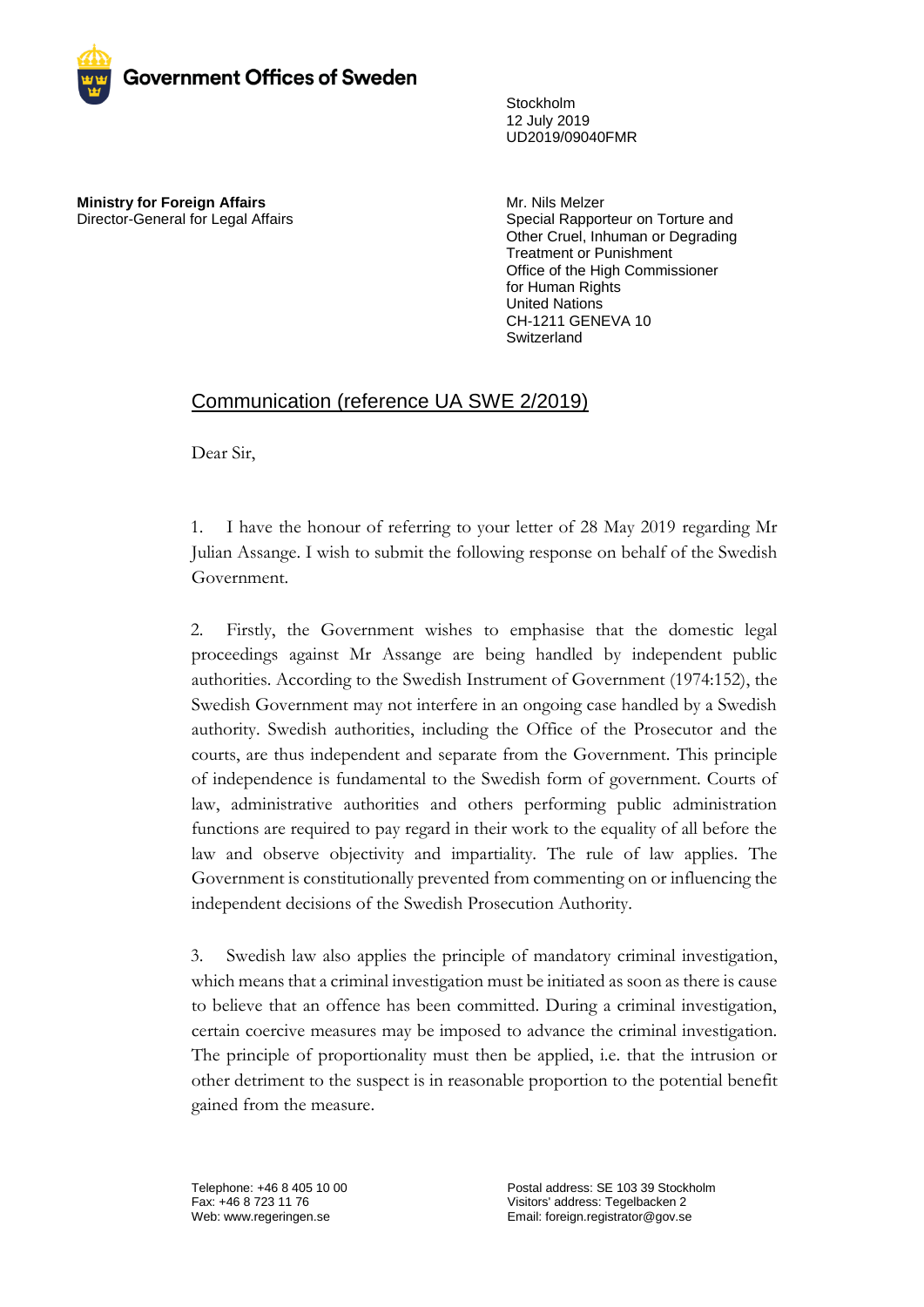4. The Government would like to emphasise that these principles also apply to the public authorities', including the prosecutors', handling of the criminal suspicions in the case at hand. In this respect, the Government notes that the Swedish Supreme Court, when re-examining the issue of detention in absentia regarding Mr Assange in May 2015, concluded that the detention order was deemed to be in accordance with the principle of proportionality and that there were no grounds for revoking the order.

5. The Government cannot comment on the ongoing Swedish criminal investigation.

6. Regarding the media reporting in relation to Mr Assange, the following may be noted. The principle of public access to information governs access to information regarding the activities of public authorities. This principle means that the public and media, such as newspapers, radio and television, have a legal right to insight into the activities of Swedish public authorities. This principle is fundamental to the Swedish form of government. While public access to information may be restricted by legislation on secrecy, secrecy is normally not applied to a decision to discontinue a criminal investigation or to information contained in a court's decision. Public authorities and their officials conduct independent examinations of whether certain information should remain secret. The right of the public and the media to access information is an important safeguard for the rule of law.

7. Officials and others in the service of the state or municipalities are normally entitled to disclose information to newspapers, radio and television for publication, or to personally publish information (the right to communicate and publish information). This right is protected under the Swedish Constitution. However, this right is not without exceptions, as certain rules on secrecy may still apply. The right to communicate and publish information in the media is of fundamental importance to the freedom of speech and a free press.

8. The Government also notes that the statement of facts provided in your letter in no way justifies the conclusion that the Swedish public authorities had any other grounds for their actions than the investigation of the criminal offence Mr Assange is suspected of in Sweden. The Government strongly refutes your conclusion in this regard.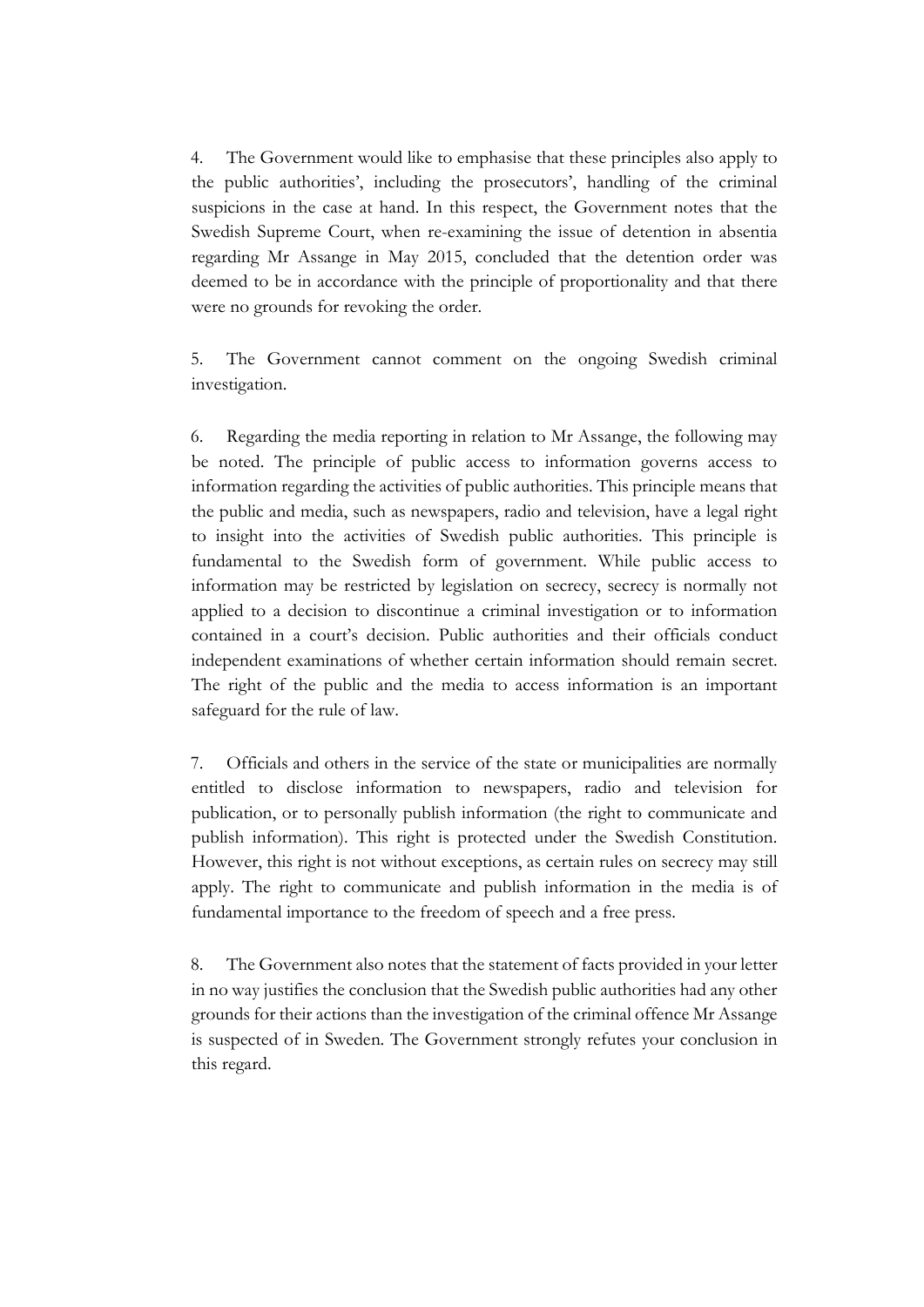9. The Government wishes to emphasise that it has no right to interfere with the decisions of any public authority in the present case. The exercise of public power under the law by independent public authorities is an important safeguard for the rule of law.

10. You also allege that Mr Assange was subject to prolonged, involuntary and arbitrary confinement in the Ecuadorian Embassy, and refers in this regard to the opinion of the UN Working Group on Arbitrary Detention (WGAD) of 4 December 2015.

11. As was stated in the Government's response to the WGAD's opinion, the Government does not agree with the WGAD's opinion and its conclusion that Sweden has violated international law. In fact, Mr Assange chose, voluntarily, to remain at the Ecuadorian Embassy, and the Swedish authorities have had no control over his decision to do so. Mr Assange was free to leave the Embassy at any time. He cannot be considered to have been deprived of his liberty while at the Embassy due to any decision or action taken by the Swedish authorities.

12. In relation to the alleged risk of extradition to the United States of Mr Assange, the Government finds it pertinent to clarify the difference between the procedures pertaining to a European Arrest Warrant (EAW) and any question concerning a guarantee of *non-refoulement* or extradition to a third state. The surrendering of persons within the European Union is based on EU law and the common area for justice and the principle of mutual recognition of judicial decisions and judgments. The EAW is applied throughout the EU and it provides improved and simplified judicial procedures designed to surrender people for the purpose of conducting *inter alia* a criminal prosecution.

13. The Government finds it important to emphasise that, to date, no request for extradition regarding Mr Assange has been directed to Sweden. Any discussion about an extradition of Mr Assange to a third state is therefore strictly hypothetical. Furthermore, as has been explained above, any potential decision for extradition would have to be preceded by a thorough and careful examination of all the circumstances of the particular case. Such an examination cannot be made before a state has requested extradition of a specific person and specified the grounds invoked in support of the request. In addition, if a person has been surrendered to Sweden pursuant to an EAW, Sweden must obtain the consent of the surrendering state, before being able to extradite the person sought to a third state.